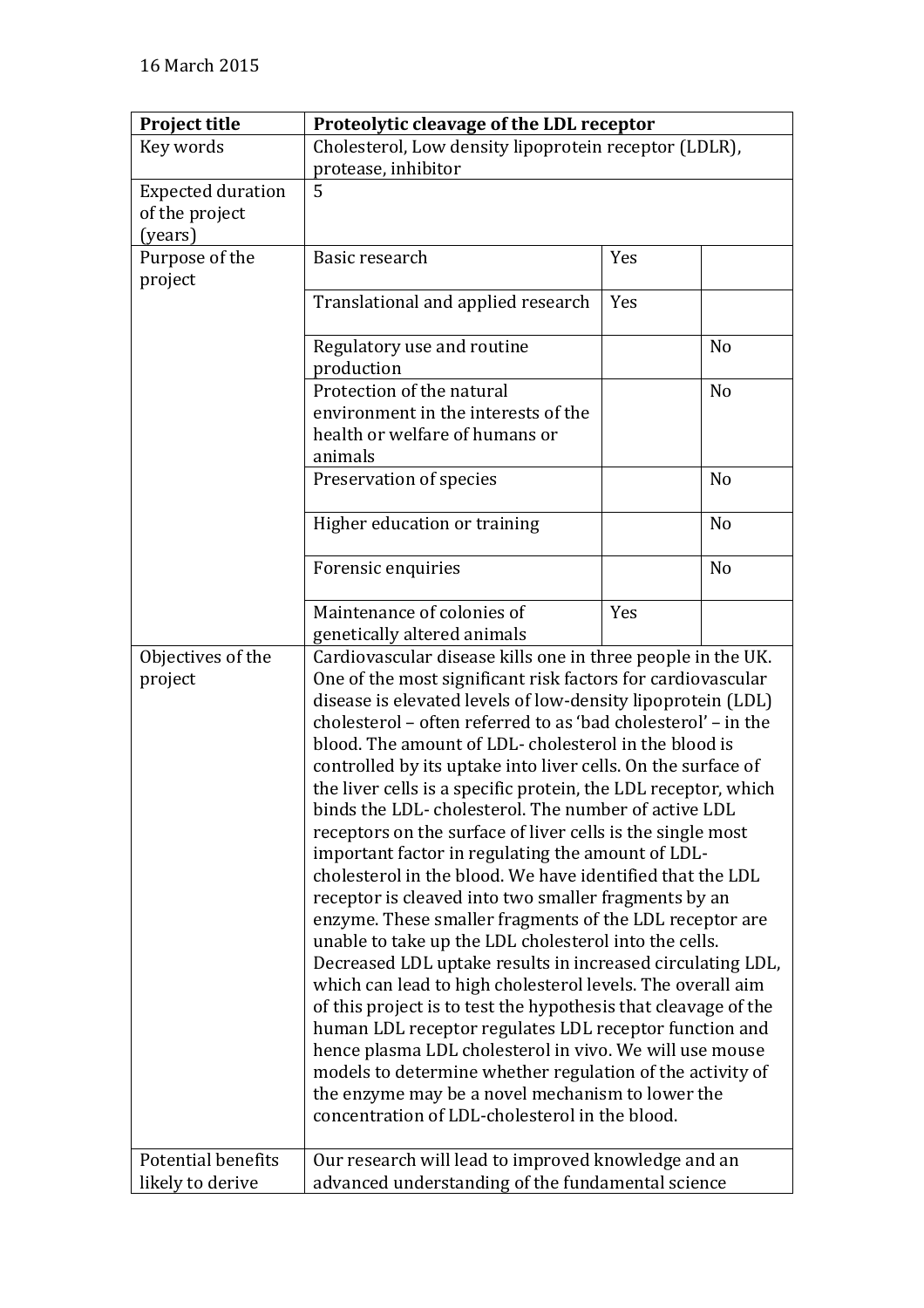| from this project                                                                                                            | underpinning regulation of LDLR and cholesterol<br>metabolism. This understanding will provide an advantage<br>to academic researchers worldwide seeking to develop<br>novel drugs to lower plasma cholesterol. This could have a<br>significant global impact by potentially enhancing the<br>quality of life, health and well-being of individuals affected<br>by high levels of LDL cholesterol. Our research also has<br>potential in the development and commercialisation of<br>novel therapeutic treatments. |  |  |
|------------------------------------------------------------------------------------------------------------------------------|---------------------------------------------------------------------------------------------------------------------------------------------------------------------------------------------------------------------------------------------------------------------------------------------------------------------------------------------------------------------------------------------------------------------------------------------------------------------------------------------------------------------|--|--|
| Species and<br>approximate<br>numbers of<br>animals expected<br>to be used, and<br>anticipated period<br>of time             | Mouse.<br>670 mice over a period of 5 years                                                                                                                                                                                                                                                                                                                                                                                                                                                                         |  |  |
| <b>Expected adverse</b><br>effects and the<br>likely/expected<br>level of severity.<br>What will happen<br>to the animals at | Severity category<br>Moderate: While the severity category of the surgical<br>procedure is moderate, the severity category of the<br>majority of the work contained within this application is<br>mild.                                                                                                                                                                                                                                                                                                             |  |  |
| the end.                                                                                                                     | Adverse effects                                                                                                                                                                                                                                                                                                                                                                                                                                                                                                     |  |  |
|                                                                                                                              | Slight and transient pain during ear-notching<br>1.<br>required for genotyping of animals generated from<br>conventional or cross-breeding of animals.<br>2. Weight gain and skin changes from feeding the<br>animals on a Western diet.<br>3. Pain from the wound and/or disruption of intestinal<br>function after the implantation of osmotic mini-<br>pumps.                                                                                                                                                    |  |  |
|                                                                                                                              | Most animals undergoing any dietary or surgical<br>interventions will be sacrificed under terminal<br>anaesthesia. Remaining animals will either be kept alive<br>for breeding and maintenance for continued use in this<br>project or other relevant projects as authorised under this<br>license or sacrificed under Schedule 1 method.                                                                                                                                                                           |  |  |
| <b>Application of the</b><br>3 Rs                                                                                            |                                                                                                                                                                                                                                                                                                                                                                                                                                                                                                                     |  |  |
| 1. Replacement<br>Why do animals<br>need to be used,<br>and why non-                                                         | We have performed extensive alternative studies to<br>confirm that cleavage of human LDLR reduces cellular LDL<br>uptake. Having performed these extensive studies we<br>believe that we have exhausted the current available                                                                                                                                                                                                                                                                                       |  |  |